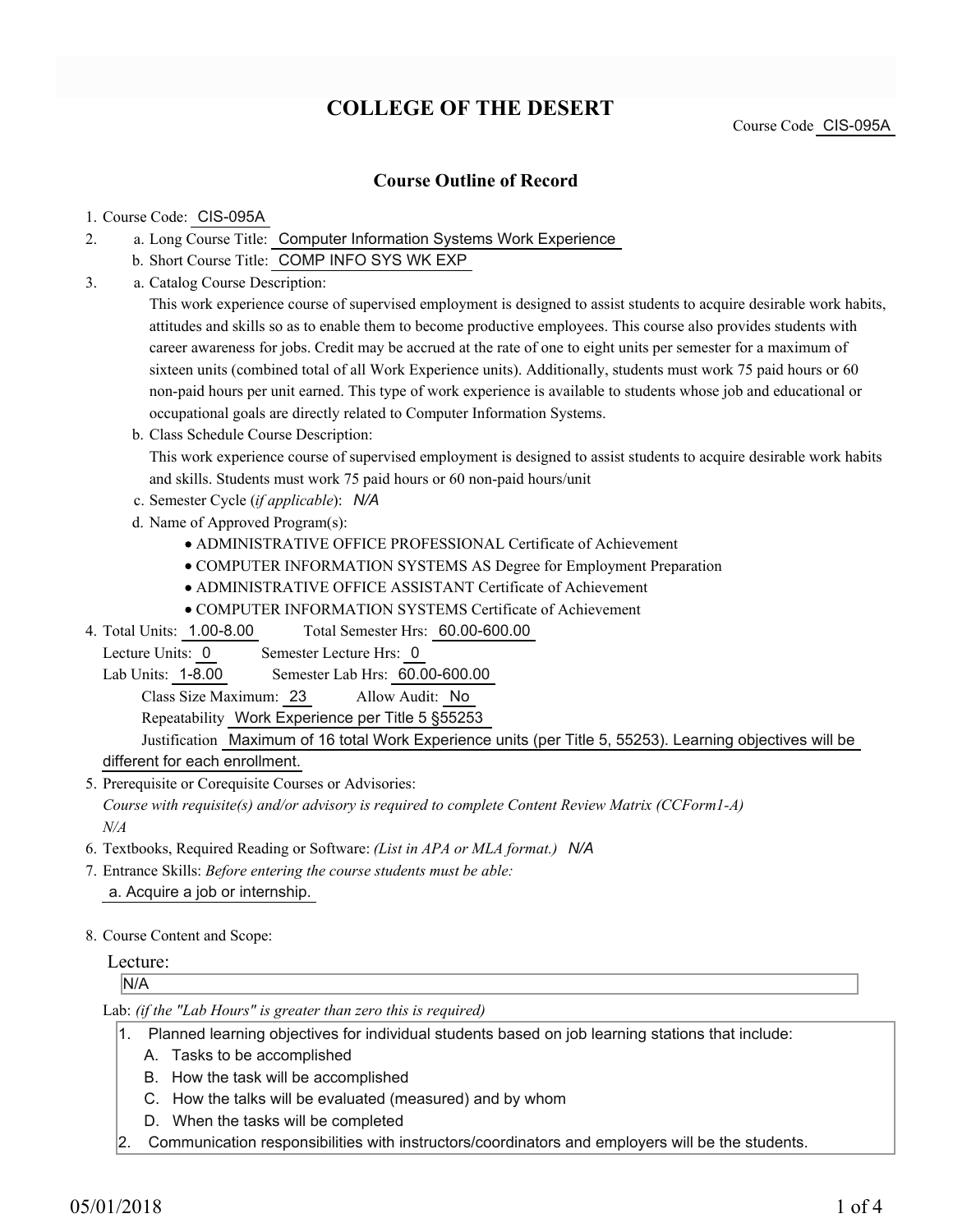### CIS 095A-Computer Information Systems Work Experience

9. Course Student Learning Outcomes:

1.

Given the task of writing three learning objectives based on work related duties, demonstrate competent and appropriate completion of each objective which increases performance, improves efficiency and enhances skills in the workplace.

2.

Given normal tasks based on actual working conditions, demonstrate competent and appropriate employment soft skills.

- 10. Course Objectives: Upon completion of this course, students will be able to:
	- a. Demonstrate employment skills under actual working conditions.
	- b. Apply career goals of classroom theory to real life experience.
	- c. Demonstrate an increase in self-identity and confidence as a worker through individual attention given by instructor/coordinators and employers.
	- d. Demonstrate an understanding of their own abilities in the work environment.
	- e. Explain an understanding of human relations.
	- f. Demonstrate an understanding of how to approach the job market.
	- g. Apply work experience education on future job applications.
	- h. Develop new or expanded job objectives each semester of enrollment.
- Methods of Instruction: *(Integration: Elements should validate parallel course outline elements)* 11. Other Methods:

a. Conferences with students. b. Development of measurable learning objectives with the employer/supervisor that are specific to the job. c. Development of a training agreement between the employer and student.

12. Assignments: (List samples of specific activities/assignments students are expected to complete both in and outside of class.) In Class Hours: 0

Outside Class Hours: 0

-

- a. In-class Assignments
- b. Out-of-class Assignments
	- 1. Development of measurable learning objectives with the employer/supervisor that are specific to the job.
	- 2. Confer with instructor/coordinator on final learning objectives.
	- Arrange appointment to meet together with the employer/supervisor and instructor/coordinator to 3. discuss objectives and other issues and to sign the training agreement.
	- 4. Reflection paper (length and content to be determined).
	- 5. Self-evaluation by the student based on the training agreement.

13. Methods of Evaluating Student Progress: The student will demonstrate proficiency by:

• Other

a. Hours worked. b. Performance on the learning objectives. c. Attendance at scheduled conferences and orientation. e. Completion and timelines of paperwork f. On-site visit by the instructor/coordinator.

- 14. Methods of Evaluating: Additional Assessment Information:
- 15. Need/Purpose/Rationale -- All courses must meet one or more CCC missions. PO - Career and Technical Education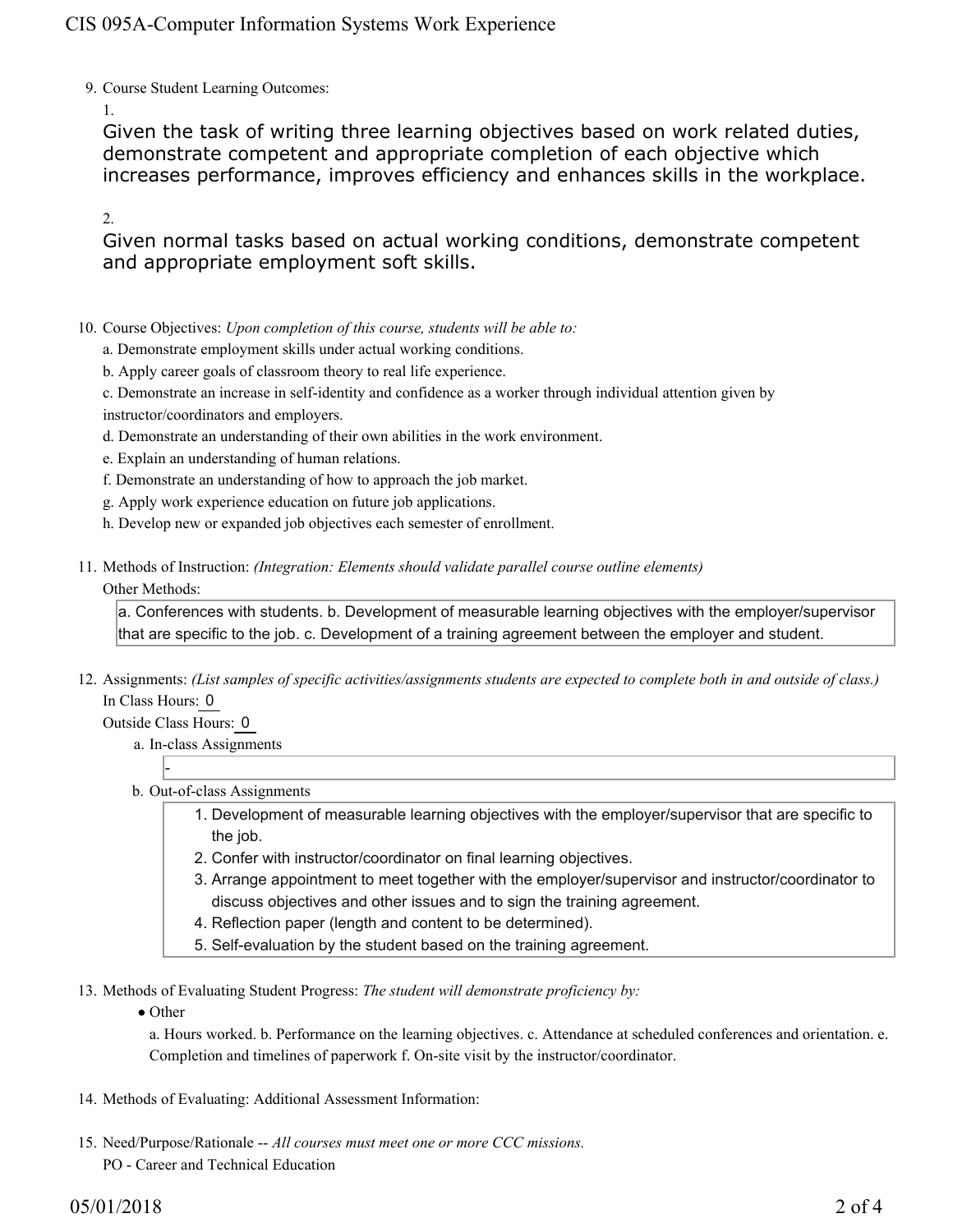## CIS 095A-Computer Information Systems Work Experience

|     | Apply critical thinking skills to execute daily duties in their area of employment.<br>IO - Personal and Professional Development<br>Self-evaluate knowledge, skills, and abilities.                                                                                                                                                                                                                                                                                                                                                                                                                                                                                                                                                                                                                                                                                                                                                                                                                                                                                                  |
|-----|---------------------------------------------------------------------------------------------------------------------------------------------------------------------------------------------------------------------------------------------------------------------------------------------------------------------------------------------------------------------------------------------------------------------------------------------------------------------------------------------------------------------------------------------------------------------------------------------------------------------------------------------------------------------------------------------------------------------------------------------------------------------------------------------------------------------------------------------------------------------------------------------------------------------------------------------------------------------------------------------------------------------------------------------------------------------------------------|
|     | 16. Comparable Transfer Course<br><b>Course Title</b><br><b>University System</b><br><b>Course Number</b><br><b>Catalog Year</b><br>Campus                                                                                                                                                                                                                                                                                                                                                                                                                                                                                                                                                                                                                                                                                                                                                                                                                                                                                                                                            |
|     | 17. Special Materials and/or Equipment Required of Students:                                                                                                                                                                                                                                                                                                                                                                                                                                                                                                                                                                                                                                                                                                                                                                                                                                                                                                                                                                                                                          |
|     | <sup>18.</sup> Materials Fees:<br>Required Material?                                                                                                                                                                                                                                                                                                                                                                                                                                                                                                                                                                                                                                                                                                                                                                                                                                                                                                                                                                                                                                  |
|     | <b>Material or Item</b><br><b>Cost Per Unit</b><br><b>Total Cost</b>                                                                                                                                                                                                                                                                                                                                                                                                                                                                                                                                                                                                                                                                                                                                                                                                                                                                                                                                                                                                                  |
|     | 19. Provide Reasons for the Substantial Modifications or New Course:                                                                                                                                                                                                                                                                                                                                                                                                                                                                                                                                                                                                                                                                                                                                                                                                                                                                                                                                                                                                                  |
|     |                                                                                                                                                                                                                                                                                                                                                                                                                                                                                                                                                                                                                                                                                                                                                                                                                                                                                                                                                                                                                                                                                       |
|     | Periodic Review                                                                                                                                                                                                                                                                                                                                                                                                                                                                                                                                                                                                                                                                                                                                                                                                                                                                                                                                                                                                                                                                       |
| 20. | a. Cross-Listed Course (Enter Course Code): N/A                                                                                                                                                                                                                                                                                                                                                                                                                                                                                                                                                                                                                                                                                                                                                                                                                                                                                                                                                                                                                                       |
|     | b. Replacement Course (Enter original Course Code): N/A                                                                                                                                                                                                                                                                                                                                                                                                                                                                                                                                                                                                                                                                                                                                                                                                                                                                                                                                                                                                                               |
|     | 21. Grading Method (choose one): Letter Grade Only                                                                                                                                                                                                                                                                                                                                                                                                                                                                                                                                                                                                                                                                                                                                                                                                                                                                                                                                                                                                                                    |
|     | 22. MIS Course Data Elements<br>a. Course Control Number [CB00]: CCC000573052<br>b. T.O.P. Code [CB03]: 70200.00 - Computer Information Syst<br>c. Credit Status [CB04]: D - Credit - Degree Applicable<br>d. Course Transfer Status [CB05]: B = Transfer CSU<br>e. Basic Skills Status [CB08]: 2N = Not basic skills course<br>f. Vocational Status [CB09]: Clearly Occupational<br>g. Course Classification [CB11]: Y - Credit Course<br>h. Special Class Status [CB13]: N - Not Special<br>i. Course CAN Code [CB14]: N/A<br>j. Course Prior to College Level [CB21]: $Y = Not$ Applicable<br>k. Course Noncredit Category [CB22]: Y - Not Applicable<br>1. Funding Agency Category [CB23]: $Y = Not$ Applicable<br>m. Program Status [CB24]: 1 = Program Applicable<br>Name of Approved Program (if program-applicable): ADMINISTRATIVE OFFICE ASSISTANT, ADMINISTRATIVE<br>OFFICE PROFESSIONAL, COMPUTER INFORMATION SYSTEMS, COMPUTER INFORMATION SYSTEMS<br>Attach listings of Degree and/or Certificate Programs showing this course as a required or a restricted elective.) |
|     | 23. Enrollment - Estimate Enrollment<br>First Year: 125<br>Third Year: 125                                                                                                                                                                                                                                                                                                                                                                                                                                                                                                                                                                                                                                                                                                                                                                                                                                                                                                                                                                                                            |
|     | 24. Resources - Faculty - Discipline and Other Qualifications:<br>a. Sufficient Faculty Resources: Yes<br>b. If No, list number of FTE needed to offer this course: N/A                                                                                                                                                                                                                                                                                                                                                                                                                                                                                                                                                                                                                                                                                                                                                                                                                                                                                                               |

25. Additional Equipment and/or Supplies Needed and Source of Funding.

### *N/A*

26. Additional Construction or Modification of Existing Classroom Space Needed. (Explain:)

*N/A*

27. FOR NEW OR SUBSTANTIALLY MODIFIED COURSES